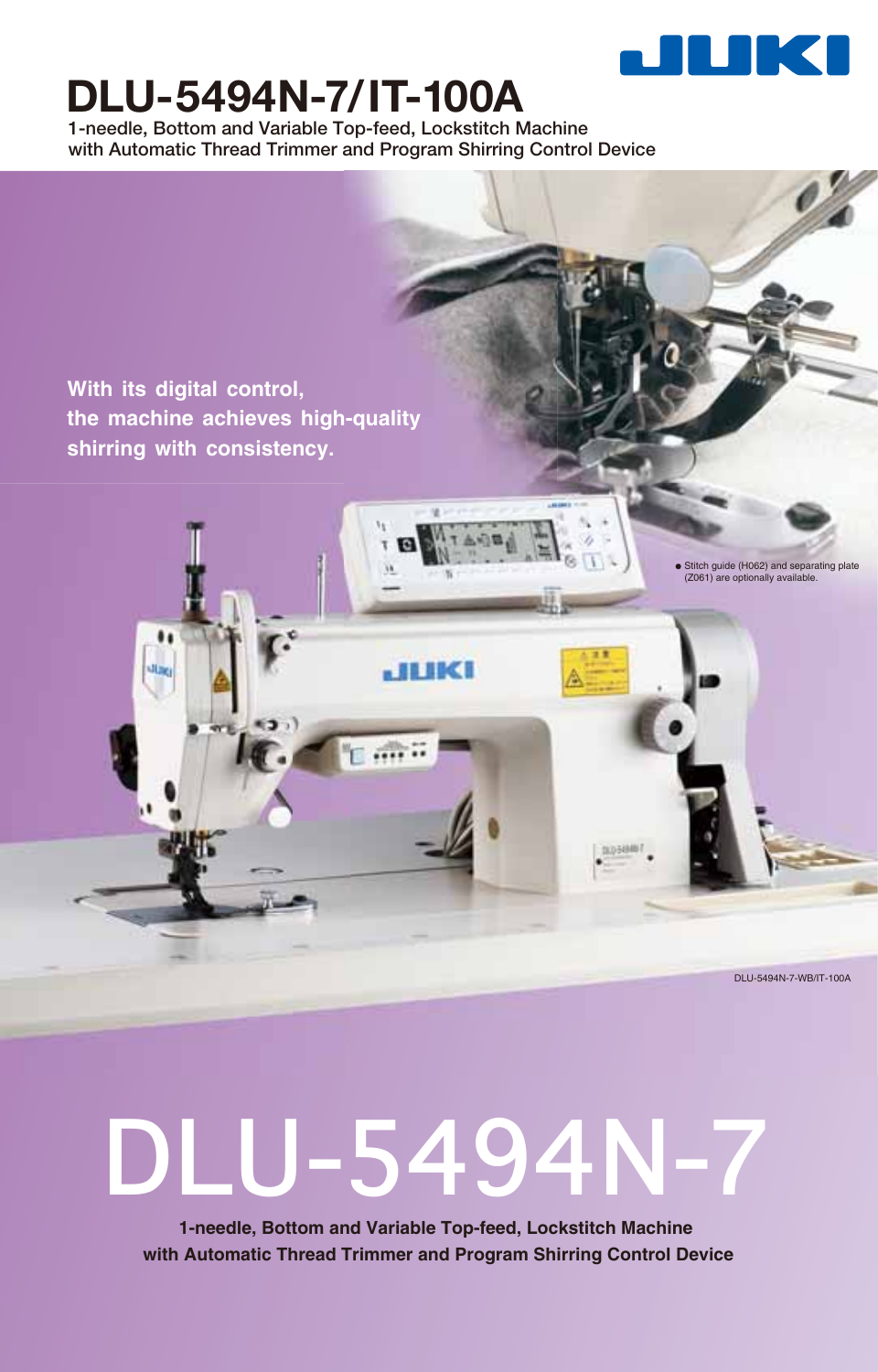## **With its digital control, the machine achieves high-quality shirring with consistency.**

| <b>Targeted industrial</b><br>applications | <b>Processes</b>                                                                                                                         |  |
|--------------------------------------------|------------------------------------------------------------------------------------------------------------------------------------------|--|
| Men's and ladies' suits                    | 1) Runstitching process                                                                                                                  |  |
| <b>Blazer coats</b>                        | Runstitch front edge, join shoulder,<br>sew center of back, seam side,<br>attach sleeve, etc.                                            |  |
| Coats                                      |                                                                                                                                          |  |
| <b>Blousons</b>                            | 2) Topstitching process                                                                                                                  |  |
| <b>Slacks</b>                              | Topstitch front edge, topstitch sleeve cuff,<br>topstitch collar, topstitch waistband, etc.                                              |  |
| <b>Skirts</b>                              |                                                                                                                                          |  |
| <b>Baby clothes</b>                        | 3) Gathering process                                                                                                                     |  |
| Men's shirts                               | Attach yoke, attach cuff,<br>join top and bottom, etc.                                                                                   |  |
| <b>Blouses</b>                             |                                                                                                                                          |  |
| <b>Dresses</b>                             | 4) Sewing process with attachment<br>used in combination with the machine                                                                |  |
| One-piece dresses                          | Hem bottom, piping, binding, etc.                                                                                                        |  |
| <b>Sportswear</b>                          | 5) Others                                                                                                                                |  |
| <b>Sweaters</b>                            | Zipper-attachment process,<br>blind-stitching process,<br>sewing processes in which different<br>materials are used in combination, etc. |  |
| Others                                     |                                                                                                                                          |  |

| Example process: Attach sleeve                                                       | Input |
|--------------------------------------------------------------------------------------|-------|
| <b>Input example</b>                                                                 | Pre   |
| Section from a to b Step 1 (top feed amount 2.5mm)                                   |       |
| The number of stitches for the step 1 is to be determined.                           | Press |
| Section from <b>b</b> to <b>e</b> Step 2 (section of changeover of shirring +        |       |
| Top feed amount 5.0mm)<br>The number of stitches for the step 2 is to be determined. |       |
| Section from e to a Step 3 (top-feed amount 2.5mm)                                   |       |
| The number of stitches for the step 3 is to be determined.                           |       |
|                                                                                      |       |
| Maximum shirring                                                                     |       |
| <b>Starting</b><br>Finishing Top-feed amount<br>shirring<br>shirring                 |       |
|                                                                                      | A     |
| step2<br>step1<br>step3<br>Bottom-feed amount                                        |       |
| (2.5mm)<br>The shirred<br>The shirred                                                |       |
| amount<br>amount / 1:1<br>1:1<br>increases.<br>decreases.                            | A     |
| d<br>è                                                                               |       |
|                                                                                      |       |
| a b                                                                                  |       |
|                                                                                      |       |
|                                                                                      |       |
| 6<br><b>9</b> Teaching switch                                                        |       |
| и                                                                                    |       |
| 4                                                                                    |       |
|                                                                                      |       |
|                                                                                      | Wł    |
| N                                                                                    |       |
|                                                                                      |       |
| 00<br>6 A<br>6<br>8)                                                                 | Pull  |
|                                                                                      |       |
|                                                                                      |       |
| m                                                                                    |       |
|                                                                                      | Pull  |
| D                                                                                    |       |
|                                                                                      |       |
| <sup>10</sup> Shirring switch                                                        |       |
|                                                                                      |       |
|                                                                                      |       |



| <b>Inputting method</b>                                                                                                   |  |  |  |
|---------------------------------------------------------------------------------------------------------------------------|--|--|--|
| Press Pattern selector switch @ to select a desired pattern. (@)                                                          |  |  |  |
|                                                                                                                           |  |  |  |
| Press Pitch indication changeover switch @ to select the pitch indication.                                                |  |  |  |
|                                                                                                                           |  |  |  |
| Set the stitch pitch at 2.5mm (@) using the Stitch Dial.                                                                  |  |  |  |
|                                                                                                                           |  |  |  |
| Set the number of steps <sup>o</sup> at 3.                                                                                |  |  |  |
|                                                                                                                           |  |  |  |
| Operate $\bullet$ to set $\bullet$ at 2.5(mm) for step 1.                                                                 |  |  |  |
|                                                                                                                           |  |  |  |
| Advance the step using the Step changeover switch $\odot$ . ( $\odot$ )                                                   |  |  |  |
|                                                                                                                           |  |  |  |
| Operate $\bullet$ to set $\bullet$ at 5.0(mm) for step 2.                                                                 |  |  |  |
|                                                                                                                           |  |  |  |
| Advance the step using the Step changeover switch $\odot$ . ( $\odot$ )                                                   |  |  |  |
|                                                                                                                           |  |  |  |
| Operate $\bullet$ to set $\bullet$ at 5.0(mm) for step 3.                                                                 |  |  |  |
|                                                                                                                           |  |  |  |
| Return the step using the Step changeover switch $\odot$ . ( $\odot$ )                                                    |  |  |  |
|                                                                                                                           |  |  |  |
| Press the Teaching switch <sup>.</sup>                                                                                    |  |  |  |
|                                                                                                                           |  |  |  |
| Start sewing. (step 1)                                                                                                    |  |  |  |
|                                                                                                                           |  |  |  |
| When notch <b>b</b> , which represents the starting point of shirring is<br>reached, press the Shirring switch <b>@</b> . |  |  |  |
|                                                                                                                           |  |  |  |
| Pull the top cloth (sleeve) while aligning the notches until notch e<br>is reached. (step 2)                              |  |  |  |
|                                                                                                                           |  |  |  |
| Press the Shirring switch <b>@</b> .                                                                                      |  |  |  |
|                                                                                                                           |  |  |  |
| Pull the top cloth (sleeve) while aligning the notches until notch a<br>is reached. (step 3)                              |  |  |  |
|                                                                                                                           |  |  |  |
| Carry out thread trimming.                                                                                                |  |  |  |



### The machine enables even **the matter of the best seam quality is** and the machine enables even produced by low-tension sewing. inexperienced operators to perform shirring operation smoothly and easily.

- The number of shirring programs has been increased to 16 different patterns. In addition, a maximum of 999 different patterns can be stored in the memory by the use of USB Memory in addition to the number of patterns stored in the main unit's memory.
- The number of shirring process steps has been increased to a maximum of eight. The number of stitches and shirring amount can be preset for each step to allow the number of process steps to be added or deleted.
- The process steps and shirring amounts are displayed on the IT-100A panel to offer improved operability.
- By the use of the smoothing function, abrupt changes which take place when changing over the process steps can be reduced to achieve upgraded seam quality.
- Once the data on one sleeve is programmed, the data for the other sleeve is automatically programmed by means of the mirroring function.
- The machine has been provided with an alternating sewing function, which works in such a way that once the machine performs thread trimming after completion of the sewing of one sleeve, it automatically starts the sewing of the other sleeve (according to the mirrored data).

#### **Dramatically improved functions and performance.**

#### **AN EXAMPLE OF INPUTTING A PROGRAM USING THE TEACHING FUNCTION**

### **TARGETED INDUSTRIAL APPLICATIONS AND PROCESSES**

Teaching function: The function which enables setting the number of stitches using the number of stitches actually sewn. This enables the quick and easy programming of data.

The machine is ready to be used for broader applications, such as men's wear, ladies' wear, jackets and baby clothes, increasing facility efficiency.

The digital-controlled shirring mechanism allows even inexperienced operators to carry out shirring operations skillfully, producing high-quality products with consistency. While shirring, an operator can enter a program through the use of the teaching function, thereby duplicating a high-quality shirring operation performed program by a skilled operator.

Through a thoroughgoing study of the sewing mechanism to enhance the machine's ability to respond flexibly to diversified kinds of materials, the DLU-5494N-7 is now able to perform low-tension sewing with even higher precision and quality. The machine produces beautifully finished seams with consistency while preventing sewing troubles such as puckering and uneven material feed.



## The best seam quality is

Through the combined use of a moving knife and counter knife, the thread-trimming mechanism cuts thread with consistency. Any thread, ranging from high-to low-count thread, can be cut quickly without fail.

#### The thread trimmer cuts threads with high to low thread counts without fail.

The lift of the presser foot is as high as 13mm. The top feed amount can be easily adjusted by operating the panel. The machine incorporates a built-in top-feed mechanism which simplifies the area around the presser foot, thus allowing the operator to easily place and handle a material on the machine. The machine can be operated as the operator wants.

#### Higher lift of the presser foot and upgraded operability.





Attach sleeve